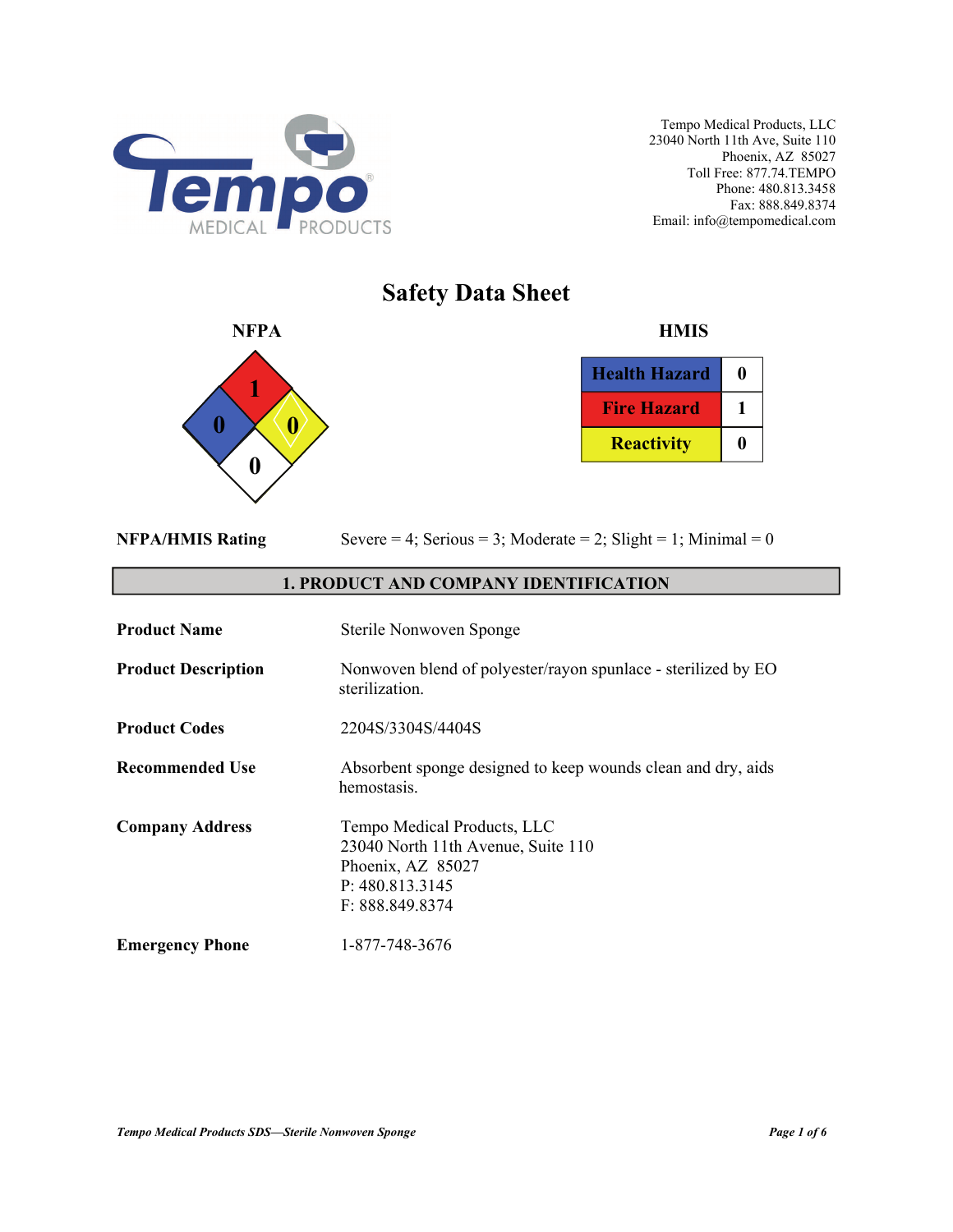## **2.HAZARDS IDENTIFICATION**

## **CAUTION! CAUTION!**

Emergency Overview No unusual hazards expected Eye contact is not expected Appearance: White Odor: None Physical State: Polyester and Rayon Fibers (Solid)

**CAUTION! CAUTION!**

**The properties of this product present a very low environmental hazard. This product when used under normal conditions and according to Tempo Medical Products instruction for use, should not present a health hazard** 

**Principle Routes of Exposure** Skin contact **Acute Toxicity Eyes** Not an expected route of exposure **Skin** Not expected to cause any irritation **Inhalation** Not an expected route of exposure **Ingestion** Not an expected route of exposure **Chronic Effects** No known effect **Aggravated Medical Conditions** Preexisting skin disorders **Environmental Hazard** See Section 12 for additional information **Size:** 2" x 2" **Density;** 40 g/m2 Ply: 4 Ply **Composition:** 50% Polyester 50% Viscose Rayon **General Advice** Call a poison control center or doctor for treatment advice. Have the product containers or label with you when calling a poison control control center or doctor, or when going for treatment. **3. COMPOSITION 4. FIRST AID MEASURES**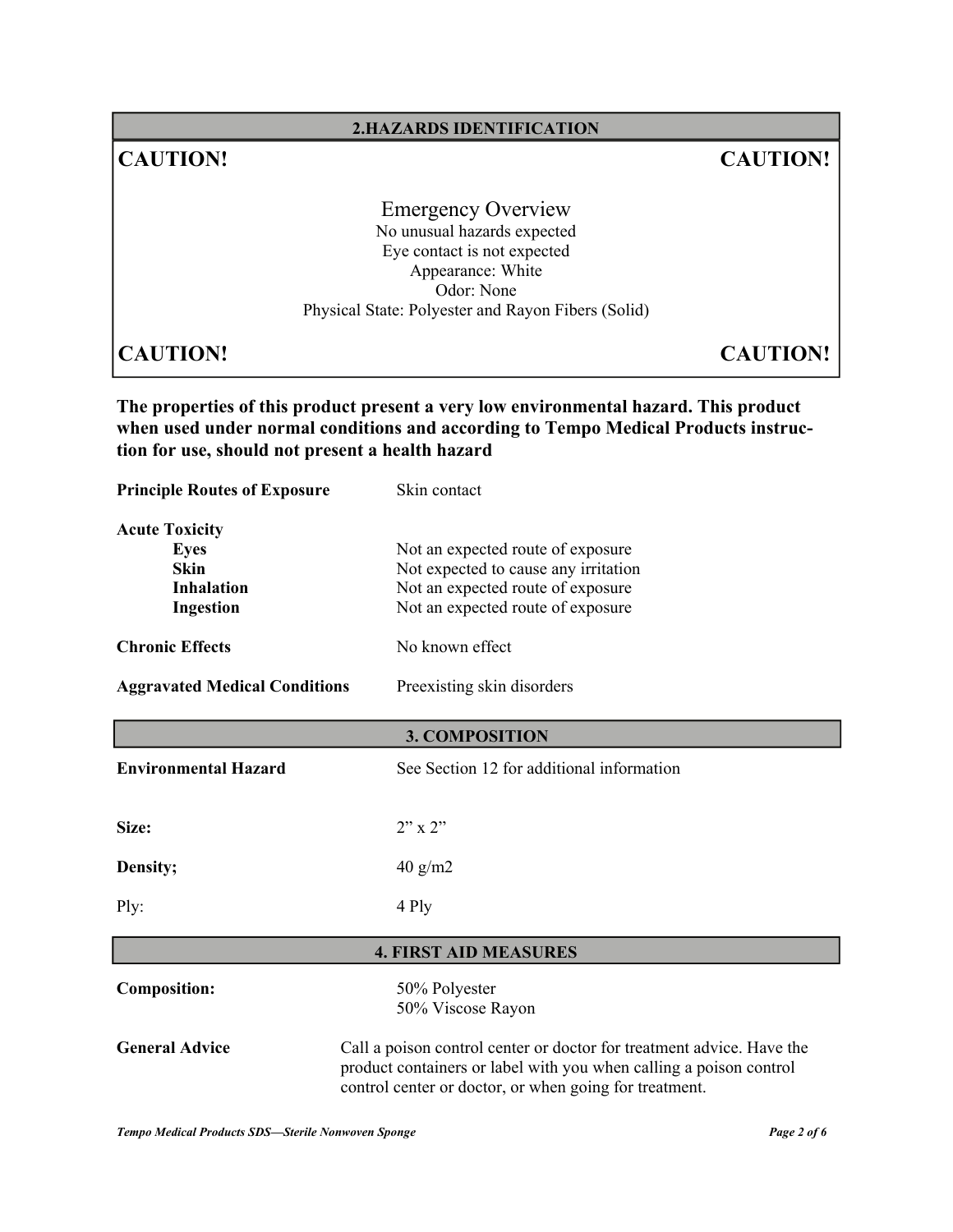| <b>Skin Contact</b>               | This product is expected to have contact with skin.<br>Seek medical advice if redness, swelling, itching or burning occurs. |
|-----------------------------------|-----------------------------------------------------------------------------------------------------------------------------|
| Inhalation                        | If there is dust on the surface and it becomes airborne, this might cause<br>irritation.                                    |
| <b>Protection of First-Aiders</b> | Ensure that medical personnel are aware of the material(s) involved,<br>and take precautions to protect themselves.         |

## **5. FIRE FIGHTING MEASURES**

| <b>Flash Point</b>                      | Not established                                                                                                                                |  |
|-----------------------------------------|------------------------------------------------------------------------------------------------------------------------------------------------|--|
| <b>Suitable Extinguishing Media</b>     | Dry Chemical, Foam, Carbon Dioxide                                                                                                             |  |
| <b>Hazardous Combustion Products</b>    | Carbon Oxides                                                                                                                                  |  |
| <b>Explosion Data</b>                   | None                                                                                                                                           |  |
| <b>Sensitivity to Mechanical Impact</b> | None                                                                                                                                           |  |
| <b>Sensitivity to Static Discharge</b>  | None                                                                                                                                           |  |
| <b>Protective Equipment and</b>         | Move containers from fire area if you can do it without risk.                                                                                  |  |
| <b>Precautions for Firefighters</b>     | As in any fire, wear self-contained breathing apparatus pres-<br>sure demand, MSHA/NIOSH (approved or equivalent) and full<br>protective gear. |  |
| <b>Health Hazard 1</b><br><b>NFPA</b>   | <b>Flammability 1</b><br><b>Stability 0</b><br><b>Physical and</b>                                                                             |  |

## **6. ACCIDENTAL RELEASE MEASURES**

 **Chemical Hazards N/A** 

| <b>HMIS</b>             | <b>Health Hazard 1</b> | <b>Flammability 1</b> |  | <b>Physical Hazard 0 Personal Protection N/A</b> |
|-------------------------|------------------------|-----------------------|--|--------------------------------------------------|
| 7. HANDLING AND STORAGE |                        |                       |  |                                                  |

No specific disposal requirements. Comply with all federal, state and local regulations Avoid contact with eyes. Avoid excessive heat.

| <b>Storage</b>               | Recommended storage temperature not to exceed $100^{\circ}$ F (37 $^{\circ}$ C)<br>Keep from freezing. Keep out of reach of children.  |
|------------------------------|----------------------------------------------------------------------------------------------------------------------------------------|
| <b>Exposure Guidelines</b>   | Exposure limits are listed below, if they exist.                                                                                       |
| <b>Engineering Measures:</b> | Good general room ventilation is expected to be adequate to control<br>airborne levels. Eyewash, stations and showers are recommended. |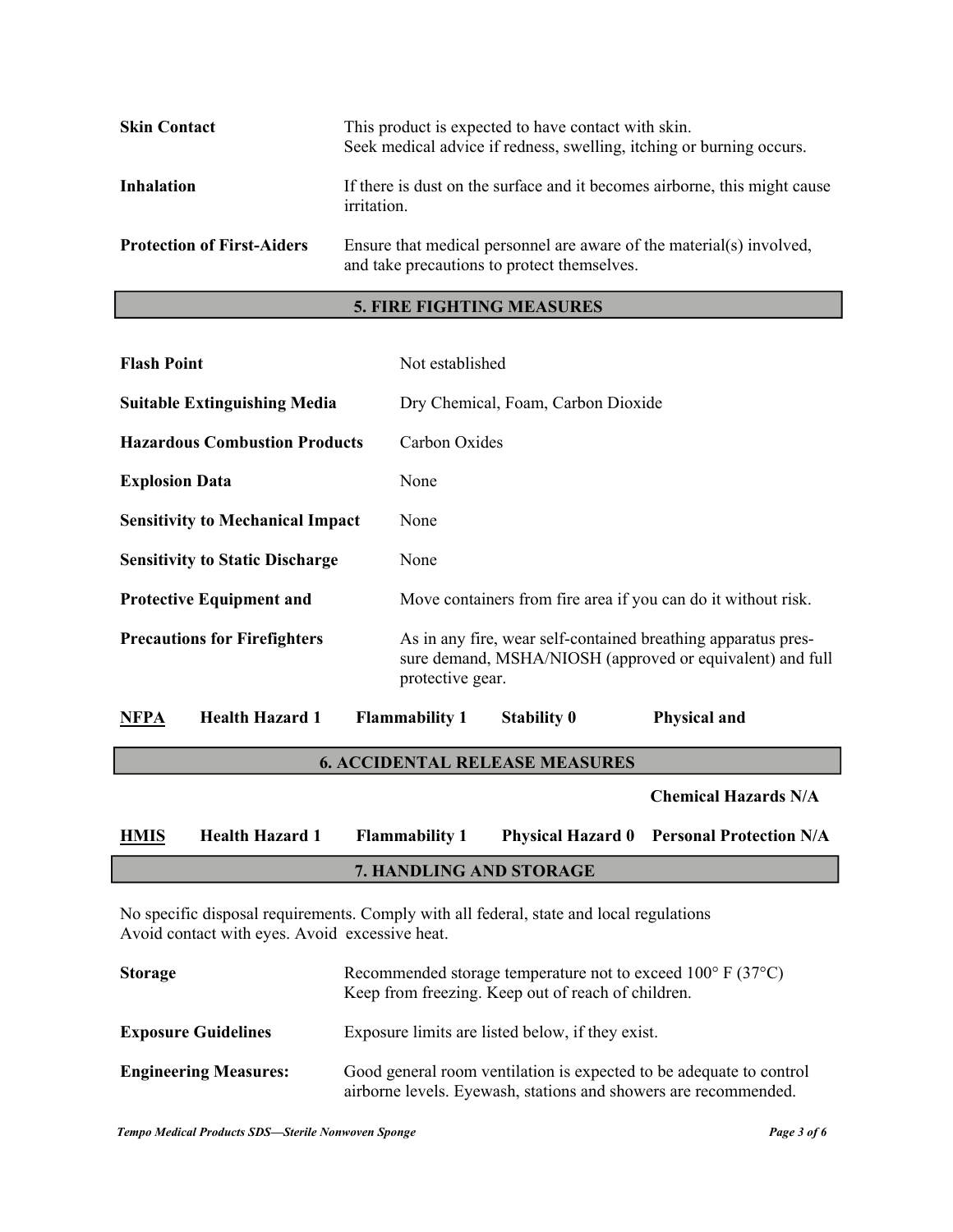| <b>Respiratory Protection</b> | No protective equipment is needed under normal use conditions. If<br>exposure limits are exceeded or irritation is experienced, ventilation<br>and evacuation may be required. |
|-------------------------------|--------------------------------------------------------------------------------------------------------------------------------------------------------------------------------|
| <b>Eye/Face Protection</b>    | No special protective equipment required.                                                                                                                                      |
| <b>Skin/Body Protection</b>   | This product is expected to have contact with skin. Seek medical advice                                                                                                        |

## **8. EXPOSURE CONTROLS/PERSONAL PROTECTION**

if redness, swelling, itching or burning occurs.

| <b>Exposure Guidelines</b>    | Exposure limits are listed below, if they exist. No occupational expo<br>sure limits have been established by ACGIH or OSHA. |
|-------------------------------|------------------------------------------------------------------------------------------------------------------------------|
| <b>Engineering Measures:</b>  | No specific engineering measures are necessary                                                                               |
| <b>Respiratory Protection</b> | Respiratory protection not normally required                                                                                 |

**Eye/Face Protection** Eye protection is not normally required.

## **9. PHYSICAL AND CHEMICAL PROPERTIES**

| <b>Skin/Body Protection</b> | Skin/Body protection is not normally required. |
|-----------------------------|------------------------------------------------|
| <b>Physical State</b>       | Thin fabric spunlace squares (solid)           |
| Color                       | White                                          |
| Odor                        | None                                           |
| pH                          | Not applicable                                 |
| <b>Specific Gravity</b>     | $1.0 - 1.20$                                   |
| <b>Boiling Point Range</b>  | No data                                        |
| <b>Melting Point Range</b>  | No data                                        |
| <b>Flash Point</b>          | 78F/25.6C                                      |
| <b>Vapor Pressure</b>       | No data                                        |

## **10. STABILITY AND REACTIVITY**

Vapor Density **No data Water Solubility** Insoluble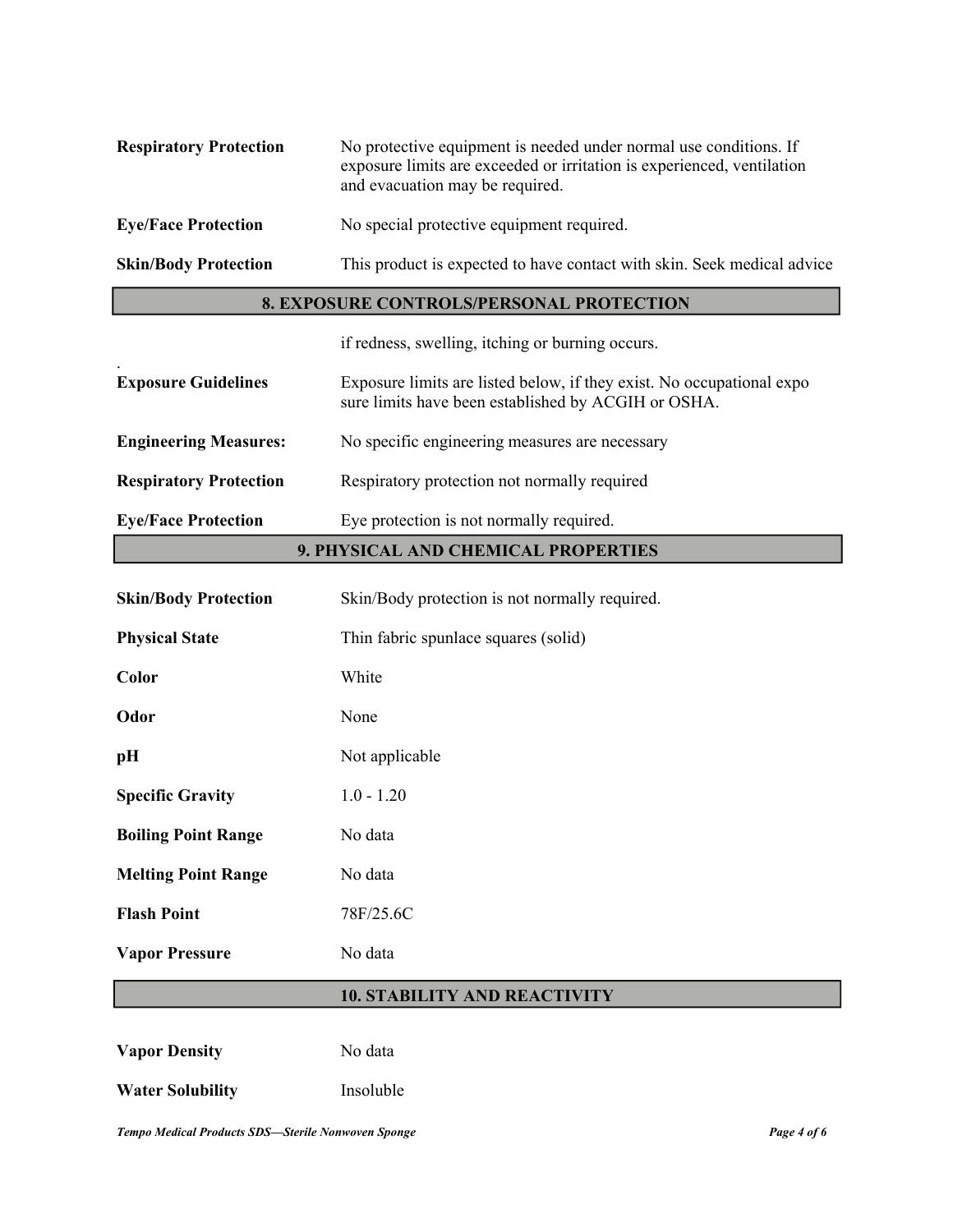**Hazardous Polymerization** Hazardous polymerization will not occur

**Hazardous Decomposition** Carbon oxides **Products** 

| <b>11. TOXICOLOGICAL INFORMATION</b> |                                                                                                                         |  |
|--------------------------------------|-------------------------------------------------------------------------------------------------------------------------|--|
| <b>Acute Toxicity</b>                | This product is not expected to cause short term adverse health effects                                                 |  |
| <b>Chronic Toxicity</b>              | This product is not expected to cause long term adverse health effects                                                  |  |
| Genotoxicity                         | This product is not expected to cause any mutagenic effects                                                             |  |
| <b>Toxicity</b>                      | <b>Reproductive/Developmental</b> This product is not expected to cause reproductive or developmental<br>health effects |  |

## **12. ECOLOGICAL INFORMATION**

No data is currently available

## **13. DISPOSAL**

This material, as supplied, is not a hazardous waste according to Federal regulations (40 CFR 261). This material could become a hazardous waste if it is mixed with or otherwise comes in contact with a hazardous waste, if chemical additions are made to this material, or if the material is altered in any way. Dispose of this material in accordance with all applicable local and national regulations. Labels should not be removed from containers until they have been cleaned. Do not cut, puncture or weld on or near to the container. Do not incinerate closed containers as empty containers may contain hazardous residues.

#### **14. TRANSPORT INFORMATION**

Dispose of containers with care.

| <b>DOT</b>      | Not Regulated |
|-----------------|---------------|
| <b>ICAO</b>     | Not Regulated |
| <b>IATA</b>     | Not Regulated |
| <b>IMDG/IMO</b> | Not Regulated |